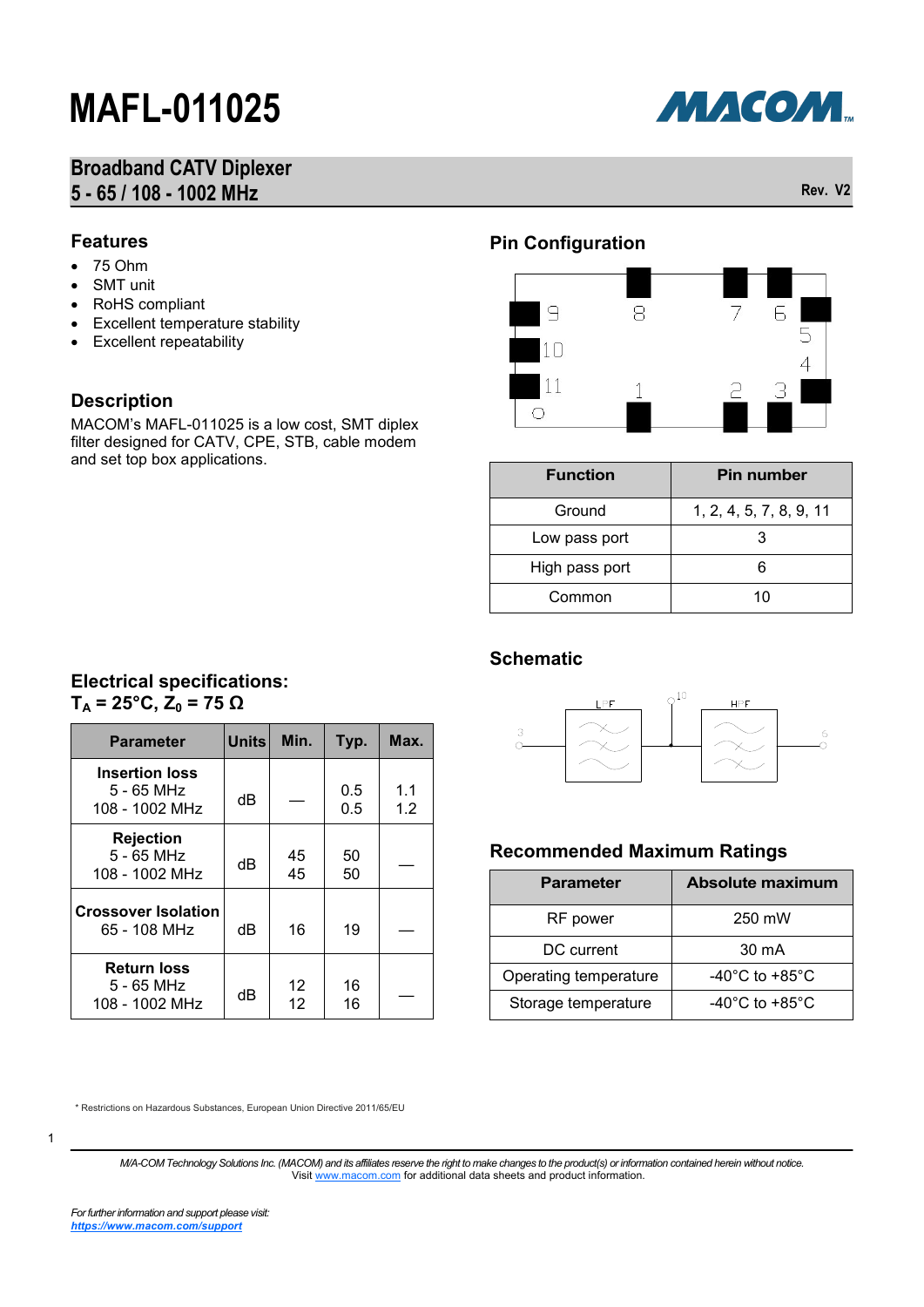## **Broadband CATV Diplexer 5 - 65 / 108 - 1002 MHz Rev. V2**



Dimensions are millimeters. Tolerance: ± 0.2mm PCB Pad Finish: ENIG

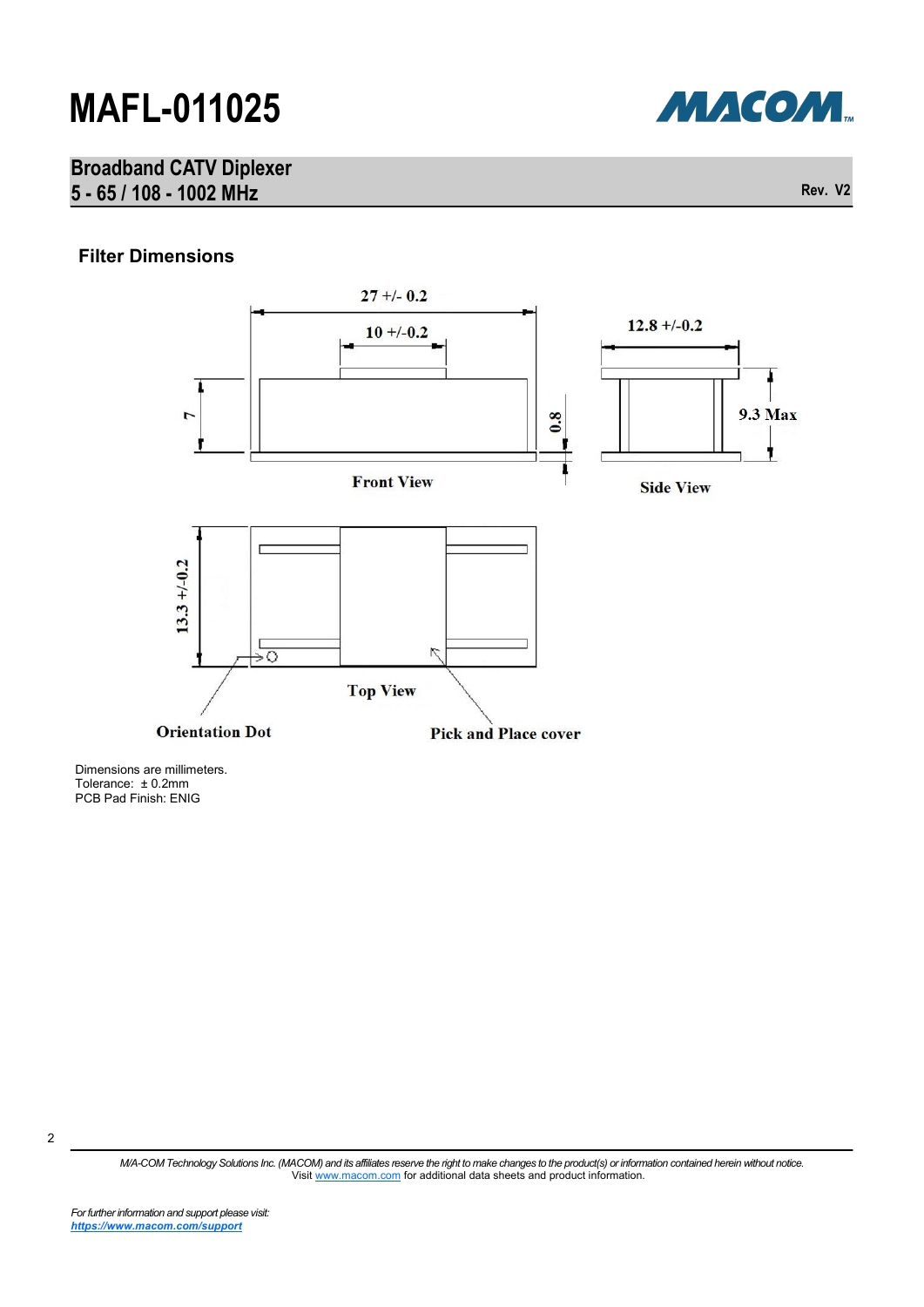

### **Broadband CATV Diplexer 5 - 65 / 108 - 1002 MHz Rev. V2**



Layout (As viewed from the top side)

Dimensions are millimeters. Tolerance:  $x \pm 0.1$ ,  $xx \pm 0.05$ , except where specified.

### **Layout notes:**

- Track dimension = 1.2mm
- Gap dimension = 1.0mm
- It is not recommended to run RF tracks under the filter unless they are greater than 1.6mm below the base of the filter.
- RF shield should be kept a minimum of 20mm above the filter.
- The filter substrate is 0.8mm thick FR-4 material. A metal ground is required on the top layer of the Application PCB directly underneath the filter. This metal ground plane of the application PCB is connected to the ground plane on the bottom of the filter substrate and forms a 75  $\Omega$  co-planar wave guide for the input and output RF transmission lines.

<sup>3</sup>

*M/A-COM Technology Solutions Inc. (MACOM) and its affiliates reserve the right to make changes to the product(s) or information contained herein without notice.*  Visit [www.macom.com](http://www.macom.com/) for additional data sheets and product information.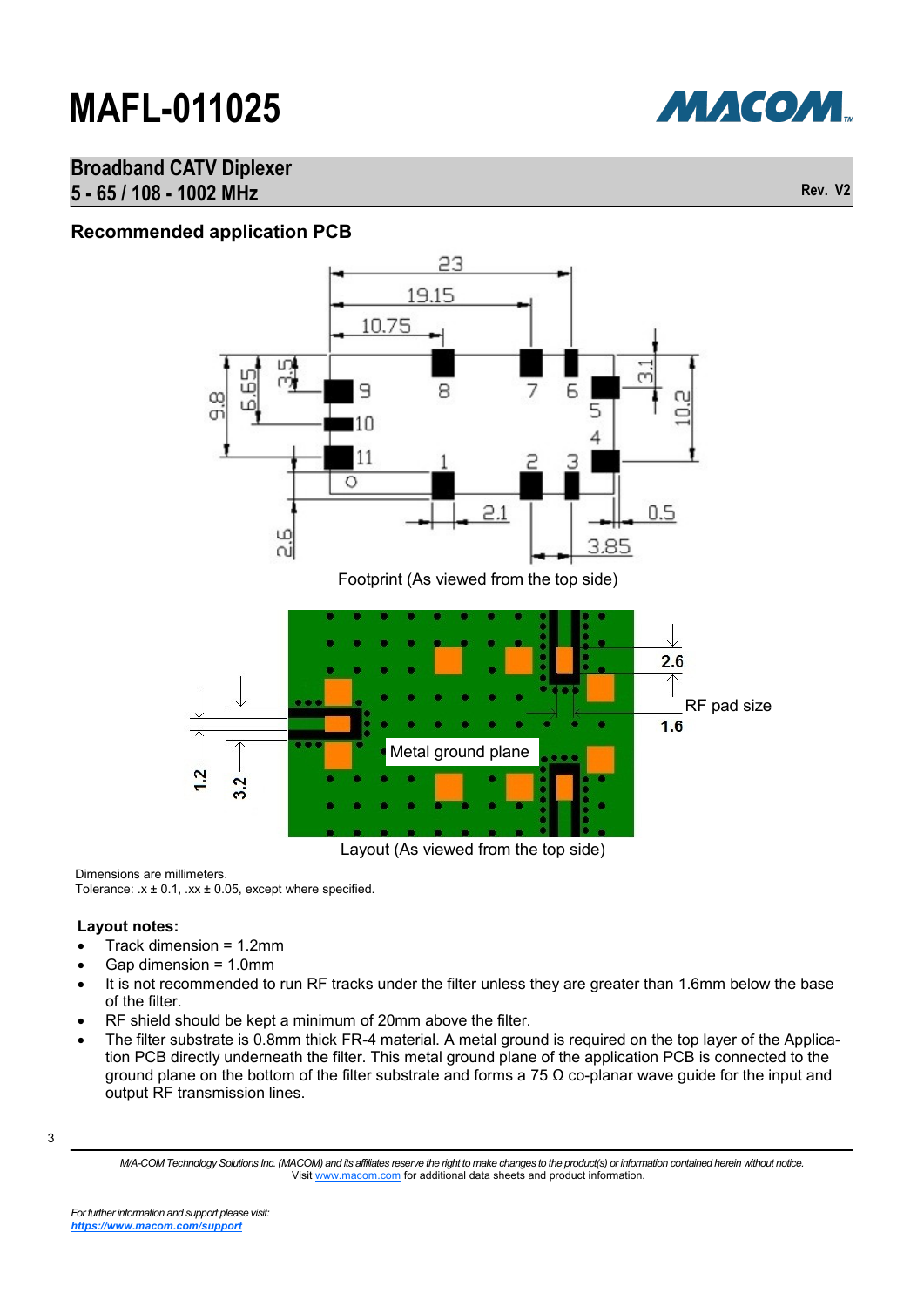## **Broadband CATV Diplexer 5 - 65 / 108 - 1002 MHz Rev. V2**



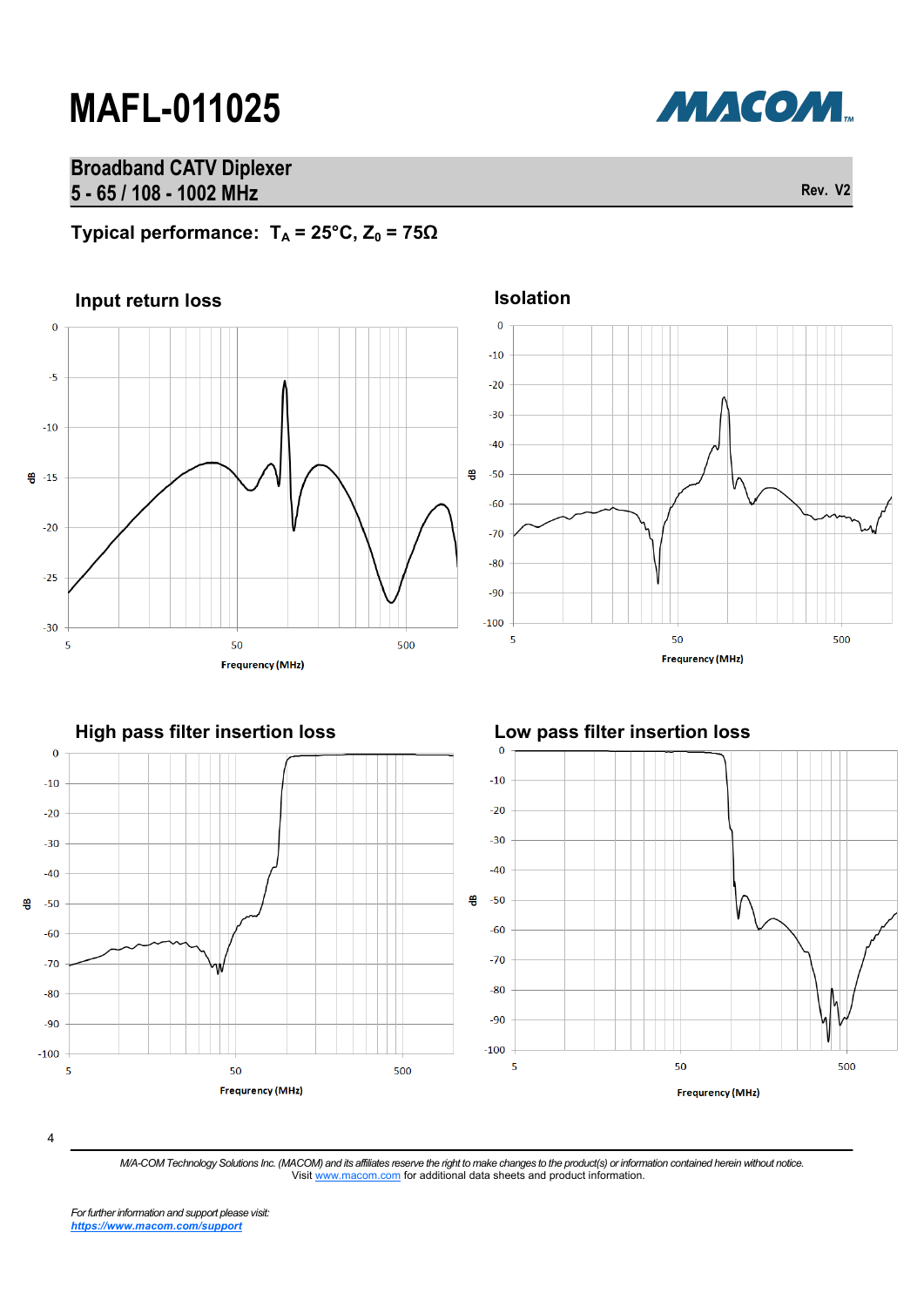

## **Broadband CATV Diplexer 5 - 65 / 108 - 1002 MHz Rev. V2**

### **Tape & Reel Information**

| <b>Parameter</b>                                   | <b>Units</b> | Value |
|----------------------------------------------------|--------------|-------|
| Qty per reel                                       |              | 200   |
| <b>Reel Size</b>                                   | mm           | 330   |
| <b>Tape Width</b>                                  | mm           | 44.00 |
| Pitch                                              | mm           | 20.00 |
| Ao                                                 | mm           | 13.80 |
| Bo                                                 | mm           | 27.30 |
| Κo                                                 | mm           | 9.50  |
| Orientation                                        |              | F30   |
| Reference Application Note ANI-019 for orientation |              |       |

### **Ordering Information**

| <b>Part Number</b> | Package     |
|--------------------|-------------|
| MAFL-011025        | Tape & Reel |



5